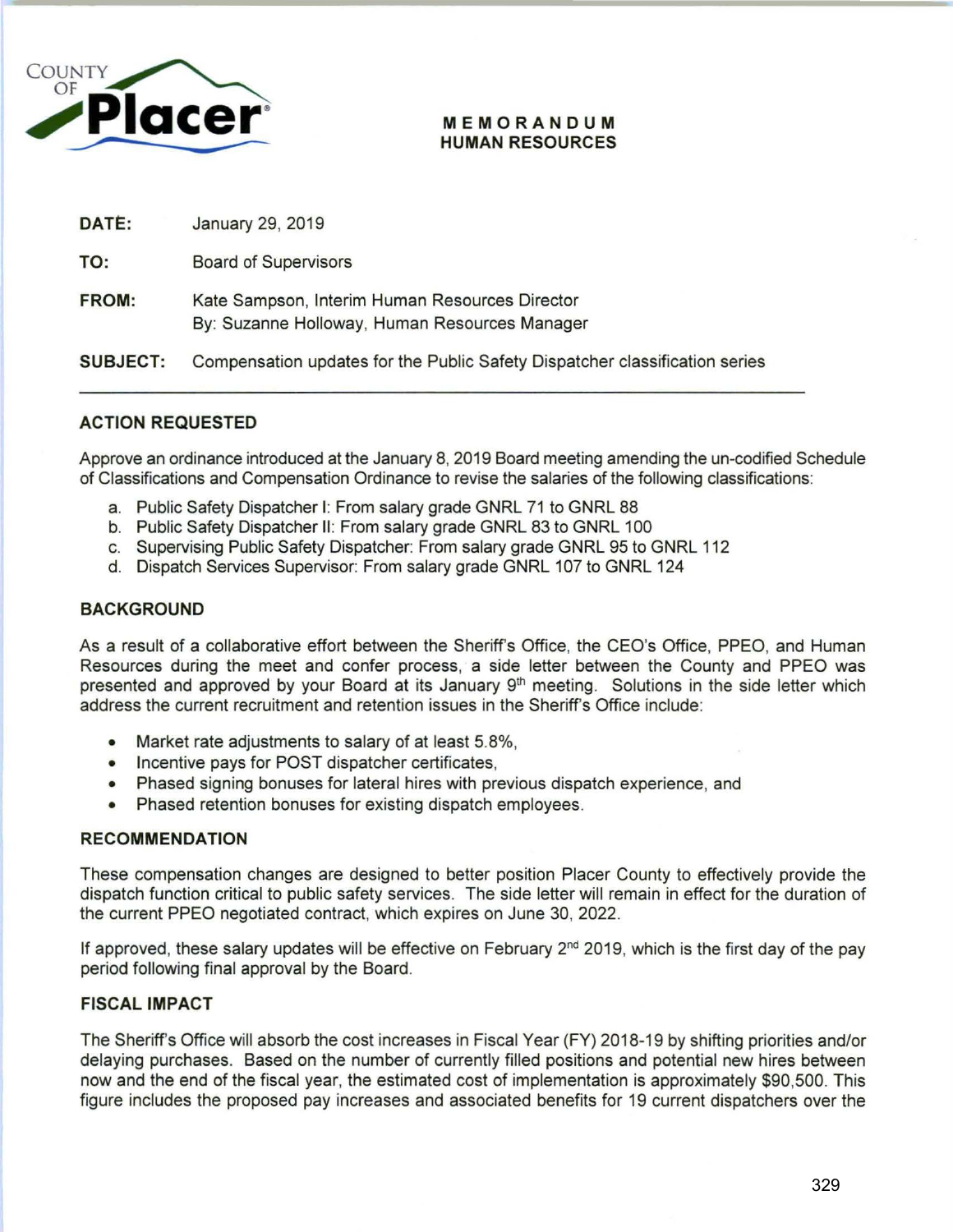remaining five months of the fiscal year, as well as up to \$43,500 for retention bonuses, potential signing bonuses, and projected POST incentives. Future costs will be included in the department's requested budget and will be partially offset by a reduction in dispatch overtime costs.

# **ATTACHMENTS**

Attachment 1 - Ordinance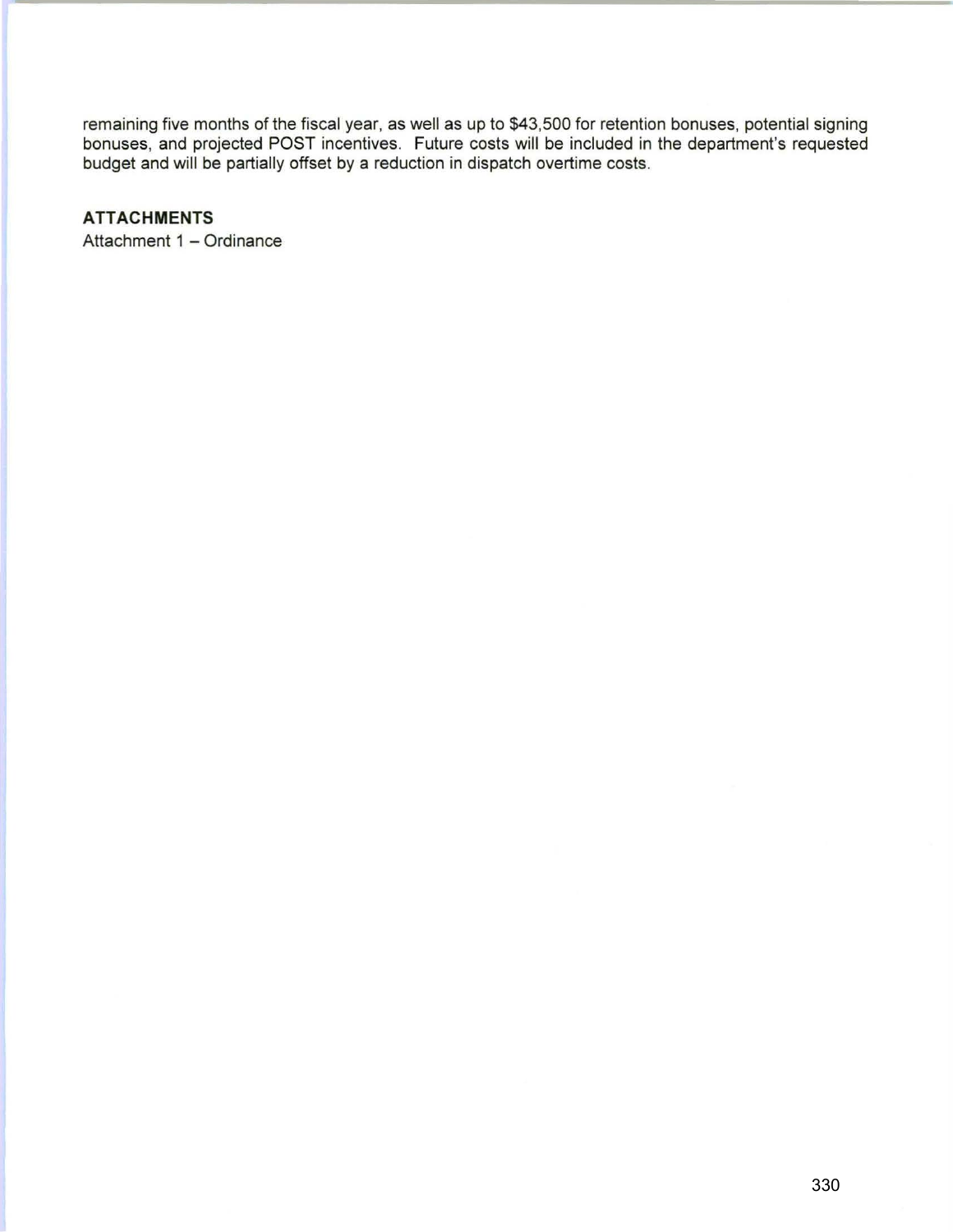**ATTACHMENT 1** 

# **Before the Board of Supervisors County of Placer, State of California**

**In the matter** of: An ordinance amending the un-codified Schedule of Classifications and Compensation Ordinance regarding the Public Safety Dispatcher classification series.

Ordinance No.:

Introduced: وأرباط والمتعاقصية

The following Ordinance was duly passed by the Board of Supervisors of the County of

Placer at a regular meeting held \_\_\_\_\_\_\_\_\_\_\_\_\_\_\_\_\_\_\_\_\_\_\_\_\_\_\_\_\_, by the following

vote on roll call:

Ayes:

Noes:

Absent:

Signed and approved by me after its passage.

Chair, Board of Supervisors

Attest:

Clerk of said Board